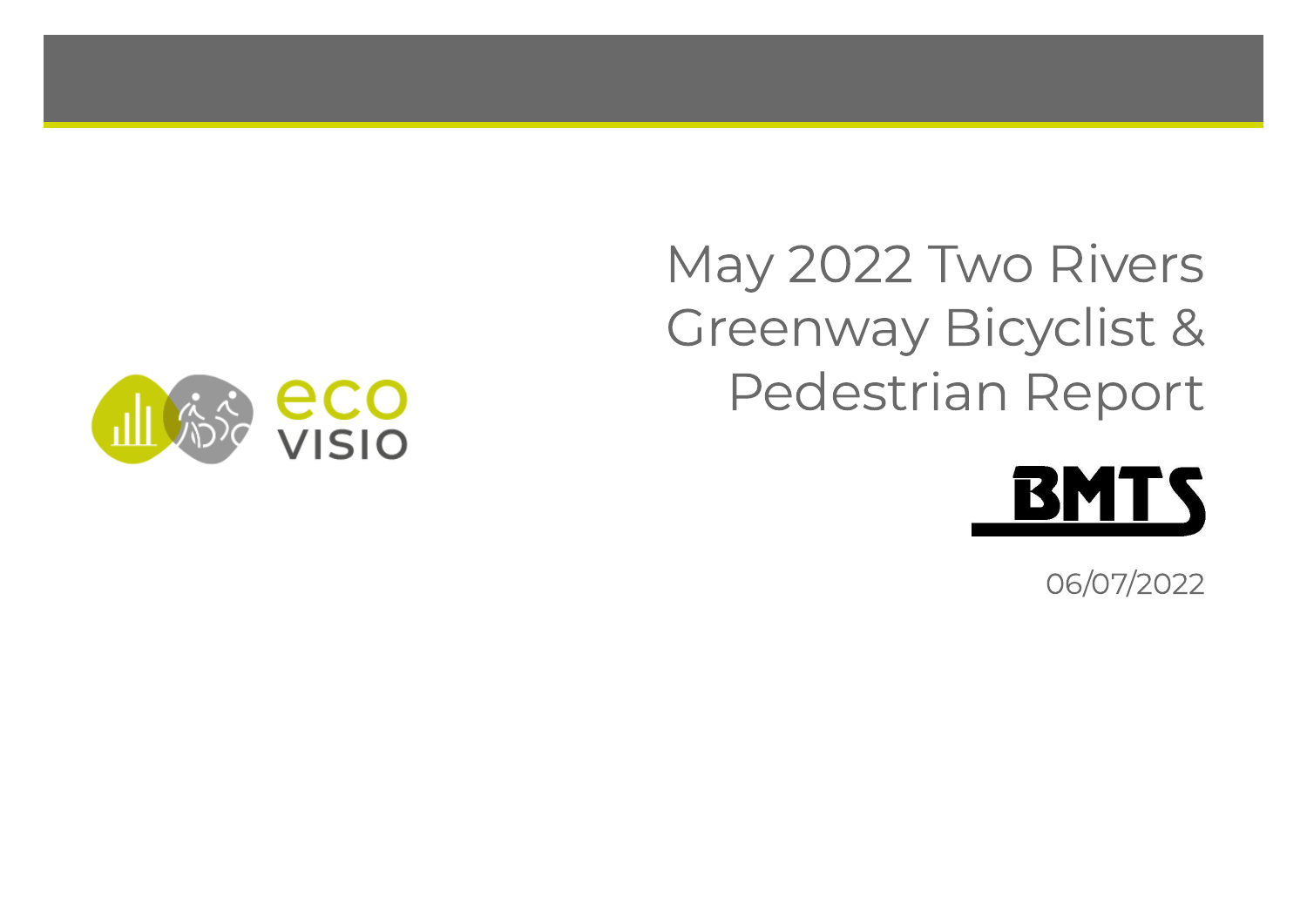#### May 1, 2022 → May 31, 2022

 $10\%$  16%



 $\bullet$ ₿ Noyes Island Pedestrian

12%

● % Vestal Rail Trail - West Extension Cyclist

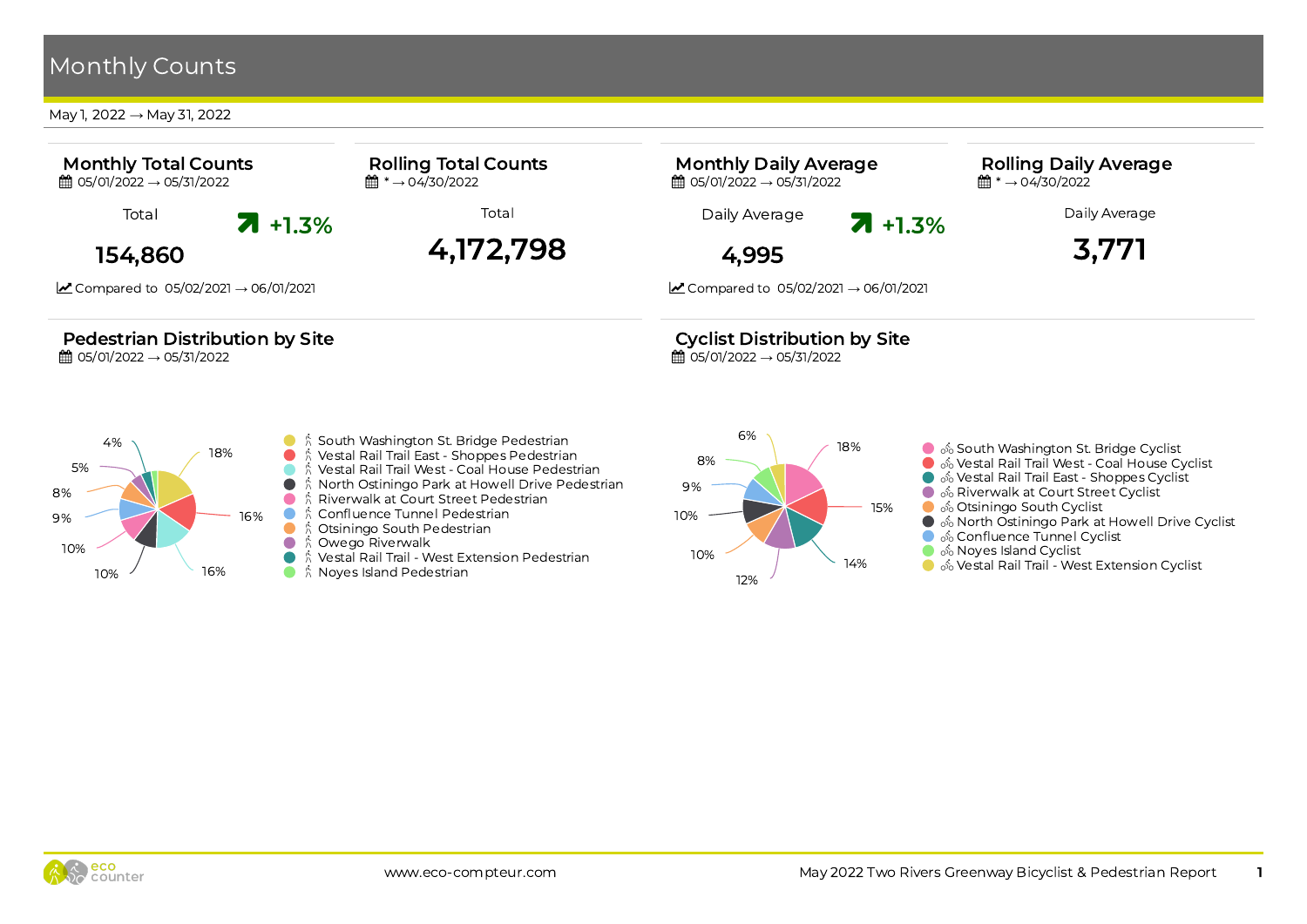May 1, 2022 → May 31, 2022



■ Compared to 05/02/2021 → 06/01/2021

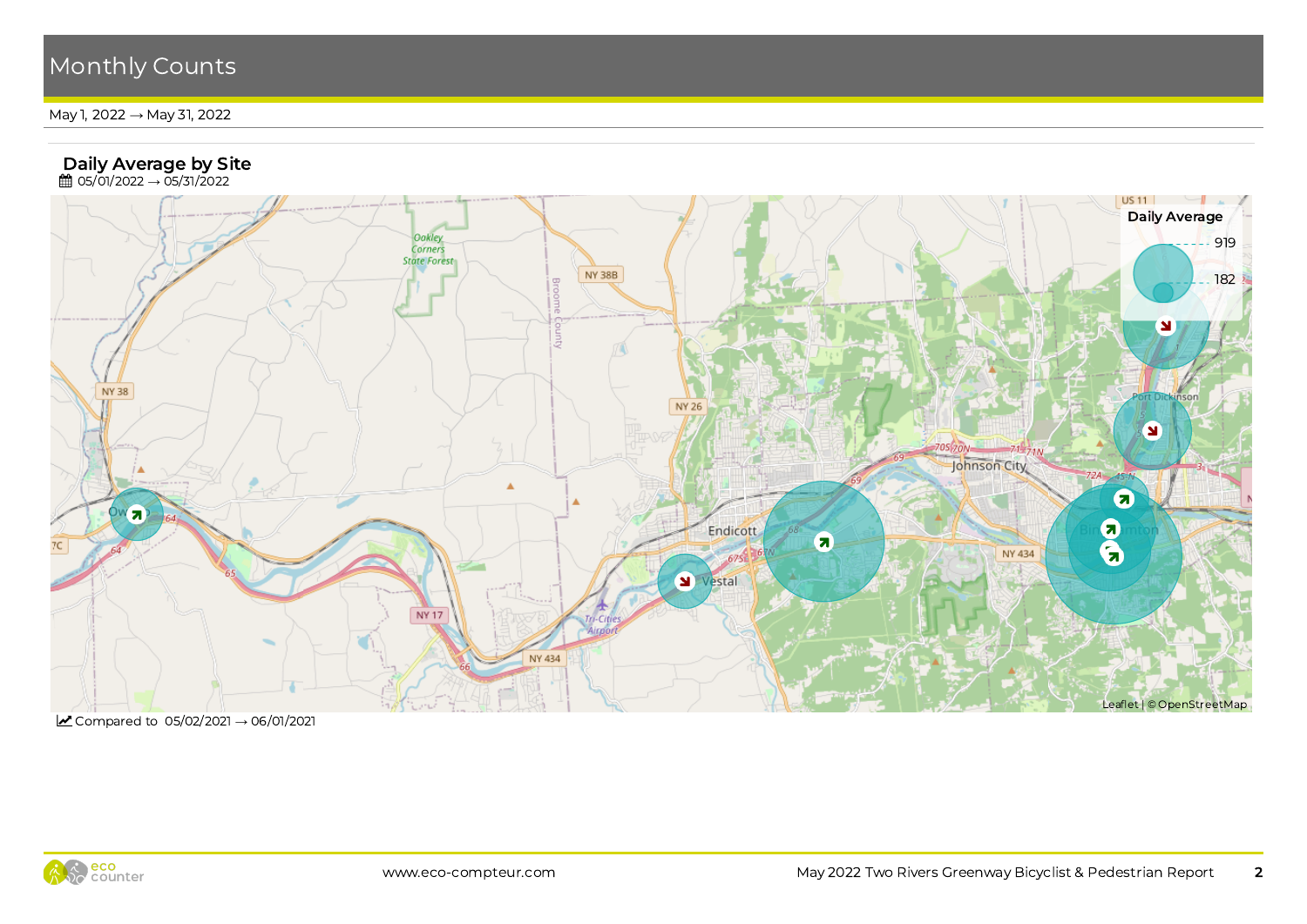May 1, 2022 → May 31, 2022

#### Cyclist Summary by Site

**曲 05/01/2022 → 05/31/2022** 

| Site                                         | Total |                                 | Daily Average |                     | Peak Day                            |                                     | Peak Count |                      |
|----------------------------------------------|-------|---------------------------------|---------------|---------------------|-------------------------------------|-------------------------------------|------------|----------------------|
| Confluence Tunnel Cyclist                    |       | $2.476$ $\rightarrow$ 13.5%     |               | 80 $\sim$ 13.5%     | Wed May 25, 2022   Wed May 19, 2021 |                                     |            | $131 \times 12.9\%$  |
| North Ostiningo Park at Howell Drive Cyclist |       | $2.749 \times -15.4\%$          |               | 89 $\vee$ -15.4%    | Sat May 21, 2022   Mon May 31, 2021 |                                     |            | $175 \times -28.3\%$ |
| Noves Island Cyclist                         | 2,161 | $\bullet$ -2.4%                 |               | $70 \times -2.4\%$  | Fri May 13, 2022   Sun May 2, 2021  |                                     |            | $111$ $\lambda$ 2.8% |
| Otsiningo South Cyclist                      |       | $2,846$ $\vee$ -9.1%            |               | $92 \times -9.1\%$  | Sun May 29, 2022   Mon May 31, 2021 |                                     |            | $194 \times 20.8\%$  |
| Riverwalk at Court Street Cyclist            |       | $3,548$ $\lambda$ 13.9%         |               | $114 \times 13.9\%$ |                                     | Fri May 13, 2022   Mon May 17, 2021 |            | $173 \times 11.6\%$  |
| South Washington St. Bridge Cyclist          | 5.157 | $\lambda$ 26.9%                 |               | $166 \times 26.9\%$ |                                     | Fri May 13, 2022   Mon May 17, 2021 |            | $225 \times 19.7\%$  |
| Vestal Rail Trail - West Extension Cyclist   |       | $1,563$ $\triangleright$ -19.0% |               | $56 \times 10.3\%$  | Sun May 29, 2022   Sat May 15, 2021 |                                     |            | $138 \times 15.9\%$  |
| Vestal Rail Trail East - Shoppes Cyclist     |       | $3,977$ $\wedge$ 8.5%           |               | $128 \times 8.5\%$  | Sun May 29, 2022   Wed May 19, 2021 |                                     |            | $243 \times 18.5\%$  |
| Vestal Rail Trail West - Coal House Cyclist  |       | 4,186 $\sim$ 7.8%               |               | $135 \times 7.8\%$  | Sun May 29, 2022   Mon May 31, 2021 |                                     |            | $255 \times 19.7\%$  |
|                                              |       |                                 |               |                     |                                     |                                     |            |                      |

Compared to  $05/02/2021 \rightarrow 06/01/2021$ 

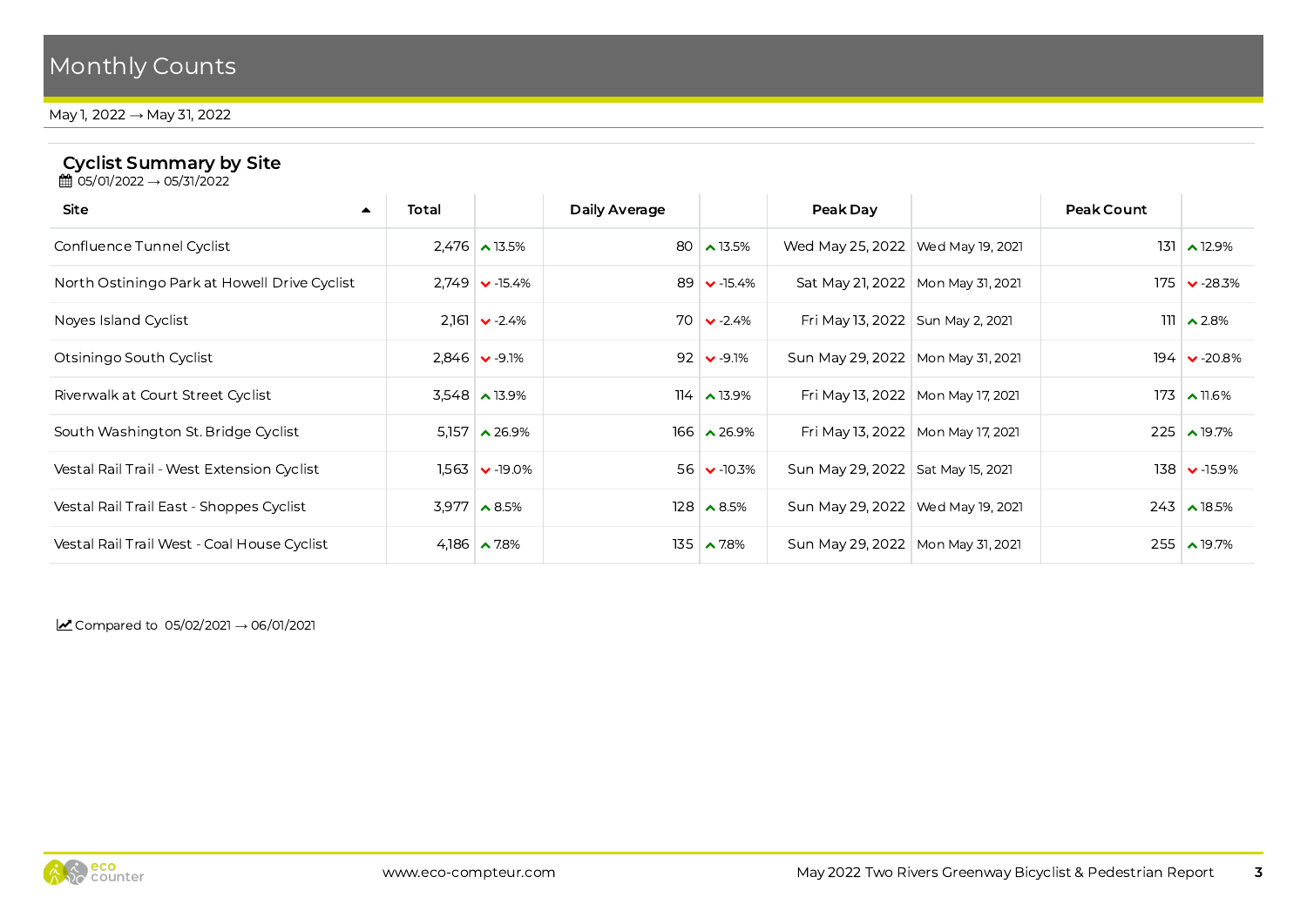May 1, 2022 → May 31, 2022

### Pedestrian Summary by Site

**曲 05/01/2022 → 05/31/2022** 

| Site<br>$\blacktriangle$                        | Total                     |                                 | Daily Average |                               | Peak Day                            |                                    | Peak Count |                            |
|-------------------------------------------------|---------------------------|---------------------------------|---------------|-------------------------------|-------------------------------------|------------------------------------|------------|----------------------------|
| Confluence Tunnel Pedestrian                    |                           | $11,613$ $\bullet$ -1.1%        |               | $375 \times 11\%$             | Mon May 23, 2022   Tue May 18, 2021 |                                    |            | 651 $\sim$ 7.2%            |
| North Ostiningo Park at Howell Drive Pedestrian |                           | $12,603$ $\triangleright$ -2.2% |               | $407 \times -2.2\%$           | Tue May 17, 2022   Mon May 31, 2021 |                                    |            | 655 $\triangle$ 6.3%       |
| Noves Island Pedestrian                         |                           | $3,488$ $\triangle 8.7\%$       |               | $113 \times 8.7\%$            | Thu May 19, 2022   Wed May 19, 2021 |                                    |            | $176$ $\triangle$ 10.7%    |
| Otsiningo South Pedestrian                      |                           | $10,457$ $\bullet$ -27.1%       |               | $337$ $\triangleright$ -27.1% |                                     | Sun May 8, 2022   Wed May 19, 2021 |            | $640 \times -31.6\%$       |
| Owego Riverwalk                                 |                           | $6,444$ $\triangle$ 11.6%       |               | $208 \times 11.6\%$           | Wed May 25, 2022   Mon May 31, 2021 |                                    |            | $340 \times -33.6\%$       |
| Riverwalk at Court Street Pedestrian            |                           | $12,537$ $\bullet$ -0.2%        |               | $404 \times 0.2\%$            |                                     | Sun May 1, 2022   Mon May 17, 2021 |            | $765 \times 9.0\%$         |
| South Washington St. Bridge Pedestrian          |                           | $23,338$ $\triangle$ 16.2%      |               | $753 \times 16.2\%$           | Sun May 1, 2022   Sat May 15, 2021  |                                    |            | $1,330$ $\lambda$ 25.1%    |
| Vestal Rail Trail - West Extension Pedestrian   |                           | $5,016$ $\vee$ -20.0%           |               | $179$ $\bullet$ -11.4%        | Sat May 14, 2022   Mon May 31, 2021 |                                    |            | $449 \times 22.7\%$        |
| Vestal Rail Trail East - Shoppes Pedestrian     | $20,462$ $\triangle$ 1.2% |                                 |               | 660 $\sim$ 1.2%               | Tue May 10, 2022   Mon May 17, 2021 |                                    |            | $1,068$ $\rightarrow$ 8.4% |
| Vestal Rail Trail West - Coal House Pedestrian  |                           | $20,239$ $\lambda$ 10.6%        |               | 653 $\lambda$ 10.6%           | Tue May 10, 2022   Mon May 17, 2021 |                                    |            | $958 \times 10.5\%$        |

Compared to  $05/02/2021 \rightarrow 06/01/2021$